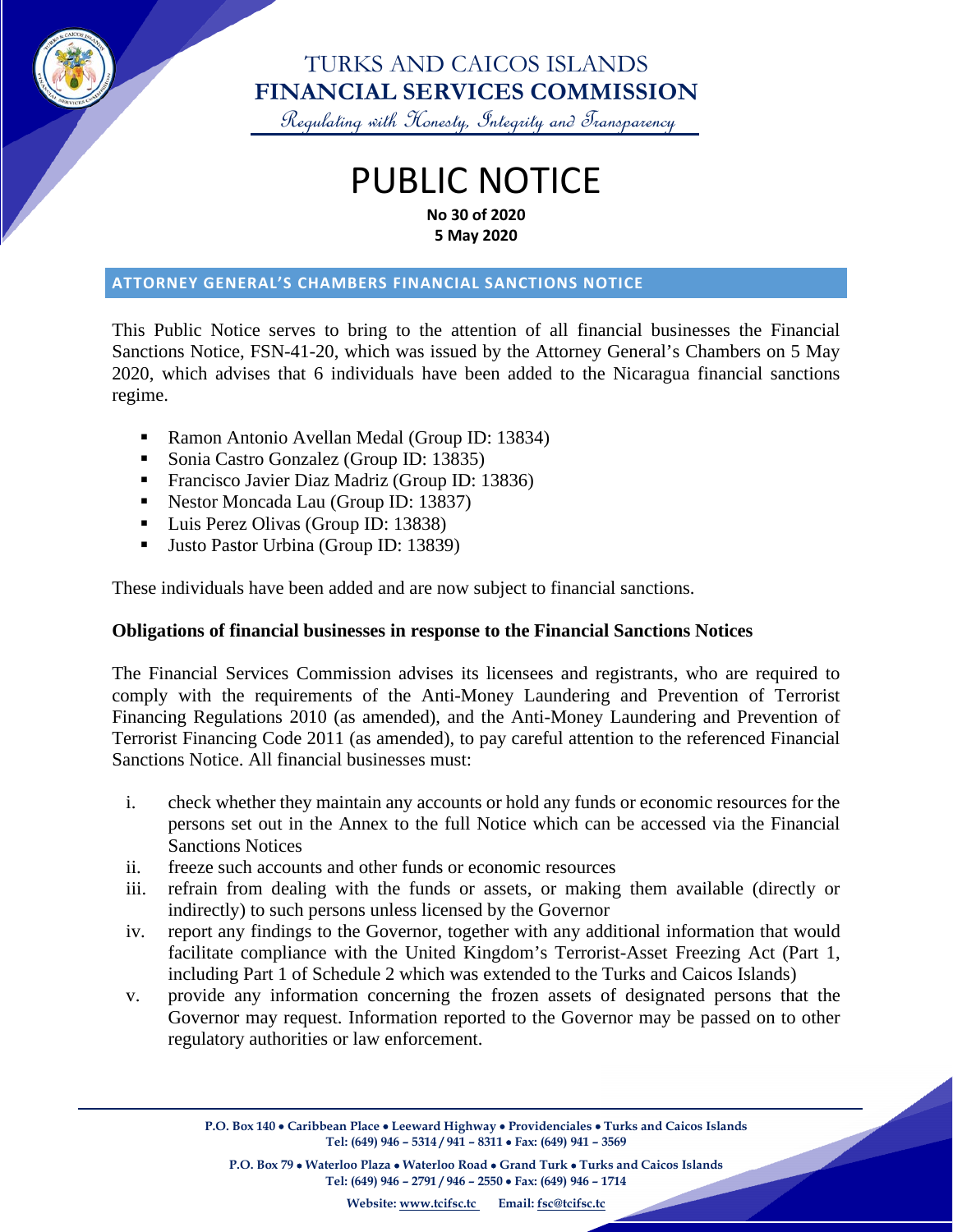

Financial businesses should also inform the Commission if they have any dealings with the designated persons and provide information on the measures applied in relation to them.

AML Supervision Department